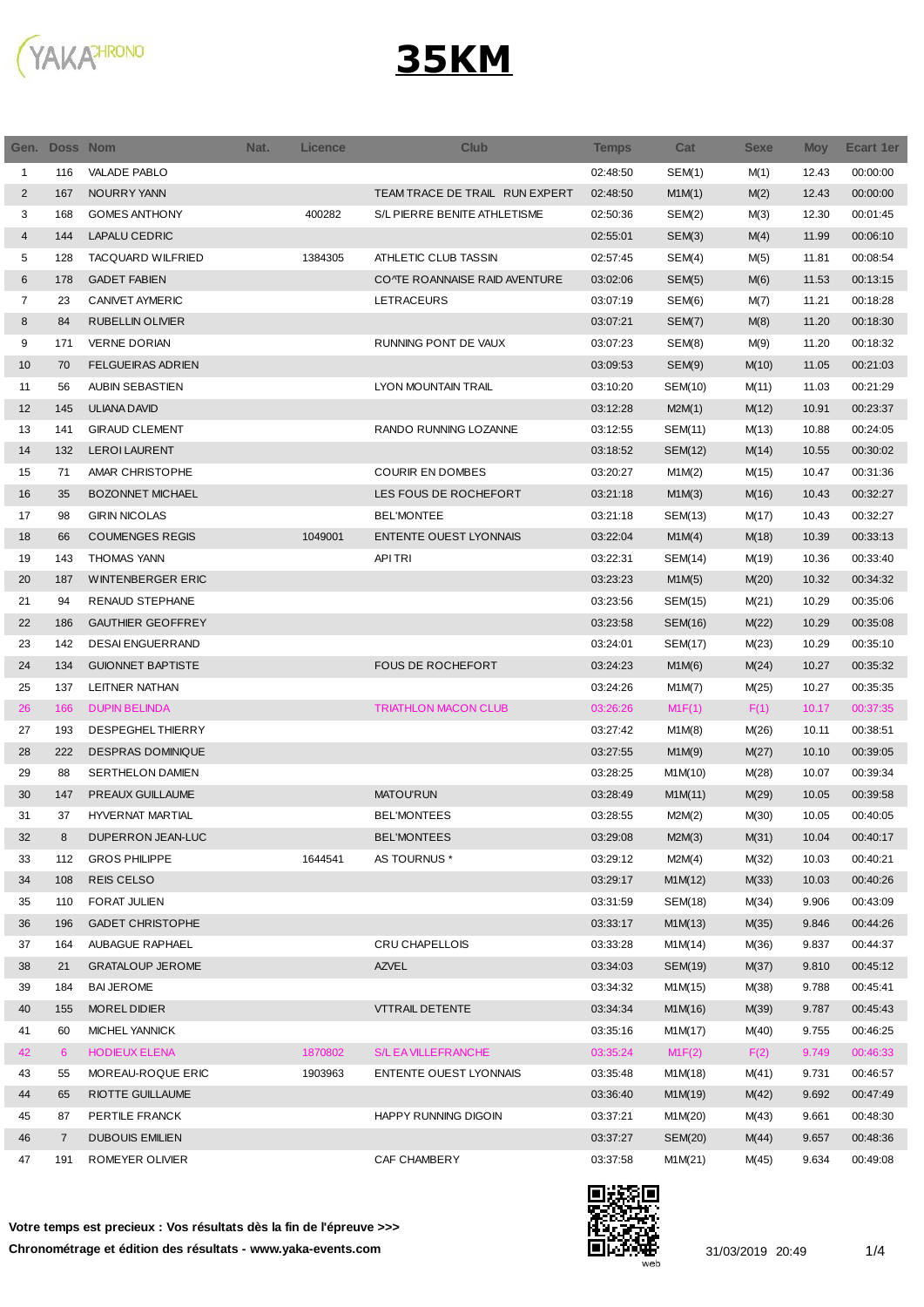

## **35KM**

| Gen. | <b>Doss Nom</b> |                                      | Nat. | <b>Licence</b> | <b>Club</b>                                            | <b>Temps</b> | Cat            | <b>Sexe</b> | <b>Moy</b> | <b>Ecart 1er</b> |
|------|-----------------|--------------------------------------|------|----------------|--------------------------------------------------------|--------------|----------------|-------------|------------|------------------|
| 48   | 38              | HONORE GAETAN                        |      |                | <b>ESPRIT SAUVIGNOISE</b>                              | 03:38:23     | SEM(21)        | M(46)       | 9.616      | 00:49:32         |
| 49   | 59              | <b>CARMINATI PATRICK</b>             |      |                |                                                        | 03:38:37     | M2M(5)         | M(47)       | 9.605      | 00:49:46         |
| 50   | 169             | PIERRE-BES PHILIPPE                  |      |                |                                                        | 03:39:42     | M2M(6)         | M(48)       | 9.558      | 00:50:51         |
| 51   | 185             | <b>SCHOLLY SEBASTIEN</b>             |      |                | JHS                                                    | 03:39:53     | <b>SEM(22)</b> | M(49)       | 9.550      | 00:51:03         |
| 52   | 79              | <b>MAS CAMILLE</b>                   |      |                |                                                        | 03:40:30     | SEF(1)         | F(3)        | 9.523      | 00:51:39         |
| 53   | 43              | PARENT ALEXANDRE                     |      |                | <b>COURIR ENSEMBLE</b>                                 | 03:40:42     | M1M(22)        | M(50)       | 9.515      | 00:51:51         |
| 54   | 69              | <b>CHARNAY MAXIME</b>                |      |                | LES FOUS DE ROCHEFORT                                  | 03:41:02     | SEM(23)        | M(51)       | 9.500      | 00:52:11         |
| 55   | 42              | <b>CHARASSON PASCAL</b>              |      |                |                                                        | 03:41:30     | M1M(23)        | M(52)       | 9.480      | 00:52:39         |
| 56   | 40              | <b>CERUTTI GUILLAUME</b>             |      |                |                                                        | 03:41:41     | SEM(24)        | M(53)       | 9.472      | 00:52:50         |
| 57   | 67              | SUIFFET PIERRE-JEAN                  |      |                |                                                        | 03:42:22     | M1M(24)        | M(54)       | 9.443      | 00:53:31         |
| 58   | 62              | <b>BOUCHACOURT GUILLAUME</b>         |      |                | RUN IN PONT DE VAUX                                    | 03:42:24     | SEM(25)        | M(55)       | 9.442      | 00:53:33         |
| 59   | 152             | <b>BELUZE MICKAEL</b>                |      |                | AZVEL TRAIL                                            | 03:42:31     | SEM(26)        | M(56)       | 9.437      | 00:53:40         |
| 60   | 89              | PERRAULT GUILHEM                     |      | 1756572        | SAM PARIS 12                                           | 03:42:35     | SEM(27)        | M(57)       | 9.434      | 00:53:44         |
| 61   | 18              | <b>COLLIN EMMANUEL</b>               |      |                | RANDO RUNNING LOZANNE                                  | 03:43:21     | M1M(25)        | M(58)       | 9.402      | 00:54:30         |
| 62   | 130             | ROUSSIER NICOLAS                     |      |                |                                                        | 03:43:50     | M1M(26)        | M(59)       | 9.381      | 00:55:00         |
| 63   | 118             | <b>DUBREUIL GUILLAUME</b>            |      |                |                                                        | 03:44:00     | SEM(28)        | M(60)       | 9.375      | 00:55:09         |
| 64   | 27              | <b>BECHE ERIC</b>                    |      |                | RUN IN PONT DE VAUX                                    | 03:44:21     | M1M(27)        | M(61)       | 9.360      | 00:55:30         |
| 65   | 45              | <b>CORMORECHE</b><br>JEAN-CHRISTOPHE |      |                | <b>COURIR EN DOMBES</b>                                | 03:44:32     | M1M(28)        | M(62)       | 9.352      | 00:55:41         |
| 66   | 13              | <b>DELANNOY THOMAS</b>               |      |                |                                                        | 03:45:02     | SEM(29)        | M(63)       | 9.331      | 00:56:11         |
| 67   | 176             | QUINTILLA-LOPEZ JOSE                 |      |                | <b>EC MARCIGNY</b>                                     | 03:45:29     | SEM(30)        | M(64)       | 9.313      | 00:56:38         |
| 68   | 83              | <b>BRAU JORIS</b>                    |      |                |                                                        | 03:46:02     | SEM(31)        | M(65)       | 9.290      | 00:57:11         |
| 69   | 81              | <b>DEGLETAGNE BAPTISTE</b>           |      |                |                                                        | 03:47:01     | SEM(32)        | M(66)       | 9.250      | 00:58:10         |
| 70   | 64              | <b>GOURDON MARC</b>                  |      |                | LES FOUS DE ROCHEFORT                                  | 03:47:02     | SEM(33)        | M(67)       | 9.249      | 00:58:11         |
| 71   | 154             | <b>BERTHIER GERALD</b>               |      |                | AMICALE LAIQUE CHARLIEU                                | 03:47:07     | SEM(34)        | M(68)       | 9.246      | 00:58:16         |
| 72   | 179             | PEYRARD SEBASTIEN                    |      | 546581         | SAONE MONT D'OR NATURESAONE<br><b>MONT D'OR NATURE</b> | 03:48:08     | M1M(29)        | M(69)       | 9.205      | 00:59:17         |
| 73   | 104             | MONGENOT YANN                        |      |                | LE GRUPPETTO                                           | 03:48:15     | SEM(35)        | M(70)       | 9.200      | 00:59:24         |
| 74   | 90              | MONTERNOT GUILLAUME                  |      |                | LES FOUS DE ROCHEFORT                                  | 03:49:04     | SEM(36)        | M(71)       | 9.167      | 01:00:13         |
| 75   | 126             | <b>SCALZO MICKAEL</b>                |      |                | LES FOUS DE ROCHEFORT                                  | 03:49:05     | SEM(37)        | M(72)       | 9.166      | 01:00:14         |
| 76   | 61              | <b>REMY JULIEN</b>                   |      |                | <b>LYON MOUNTAIN TRAIL</b>                             | 03:49:33     | <b>SEM(38)</b> | M(73)       | 9.148      | 01:00:42         |
| 77   | 136             | <b>PUMA MANON</b>                    |      |                | LES FOUS DE ROCHEFORT                                  | 03:49:45     | SEF(2)         | F(4)        | 9.140      | 01:00:54         |
| 78   | 135             | <b>DESIGAUD FABIEN</b>               |      |                | LES FOUS DE ROCHEFORT                                  | 03:49:46     | SEM(39)        | M(74)       | 9.139      | 01:00:55         |
| 79   | 76              | <b>COULON SYLVAIN</b>                |      | 2036929        | <b>EAMACON</b>                                         | 03:49:47     | <b>SEM(40)</b> | M(75)       | 9.139      | 01:00:56         |
| 80   | 138             | <b>FACCHI BRUNO</b>                  |      | 2117453        | SAONE MONT D'OR NATURE                                 | 03:49:55     | M1M(30)        | M(76)       | 9.133      | 01:01:05         |
| 81   | 183             | <b>GIMARET MICKAEL</b>               |      |                |                                                        | 03:51:00     | SEM(41)        | M(77)       | 9.090      | 01:02:09         |
| 82   | 80              | <b>LOUAIL ERIC</b>                   |      |                |                                                        | 03:51:03     | M1M(31)        | M(78)       | 9.088      | 01:02:12         |
| 83   | 153             | <b>GONIN LUDOVIC</b>                 |      |                | <b>ASSP TRI</b>                                        | 03:51:05     | M1M(32)        | M(79)       | 9.087      | 01:02:14         |
| 84   | 33              | PARDON EMMANUEL                      |      | 687106         | AAA DU LYONNAIS                                        | 03:51:40     | M1M(33)        | M(80)       | 9.064      | 01:02:49         |
| 85   | 22              | <b>FLACHON THOMAS</b>                |      |                |                                                        | 03:52:23     | SEM(42)        | M(81)       | 9.036      | 01:03:32         |
| 86   | 101             | DE-LA-FUENTE SYLVAIN                 |      |                |                                                        | 03:52:35     | SEM(43)        | M(82)       | 9.029      | 01:03:44         |
| 87   | 100             | <b>BULLIAT FREDERIC</b>              |      |                |                                                        | 03:52:35     | M1M(34)        | M(83)       | 9.029      | 01:03:44         |
| 88   | 63              | BRECHARD ANTOINE                     |      |                |                                                        | 03:53:14     | SEM(44)        | M(84)       | 9.003      | 01:04:23         |
| 89   | 31              | MERCIER CHRISTOPHE                   |      |                | <b>BEL'MONTEES</b>                                     | 03:53:21     | SEM(45)        | M(85)       | 8.999      | 01:04:30         |
| 90   | 82              | <b>BURNICHON CHARLES</b>             |      |                |                                                        | 03:53:40     | SEM(46)        | M(86)       | 8.987      | 01:04:49         |
| 91   | 173             | <b>BACQUART ANNE</b>                 |      |                |                                                        | 03:53:47     | M1F(3)         | F(5)        | 8.982      | 01:04:56         |
| 92   | 78              | <b>BEAUDOUIN SIMON</b>               |      |                |                                                        | 03:54:41     | M1M(35)        | M(87)       | 8.948      | 01:05:50         |

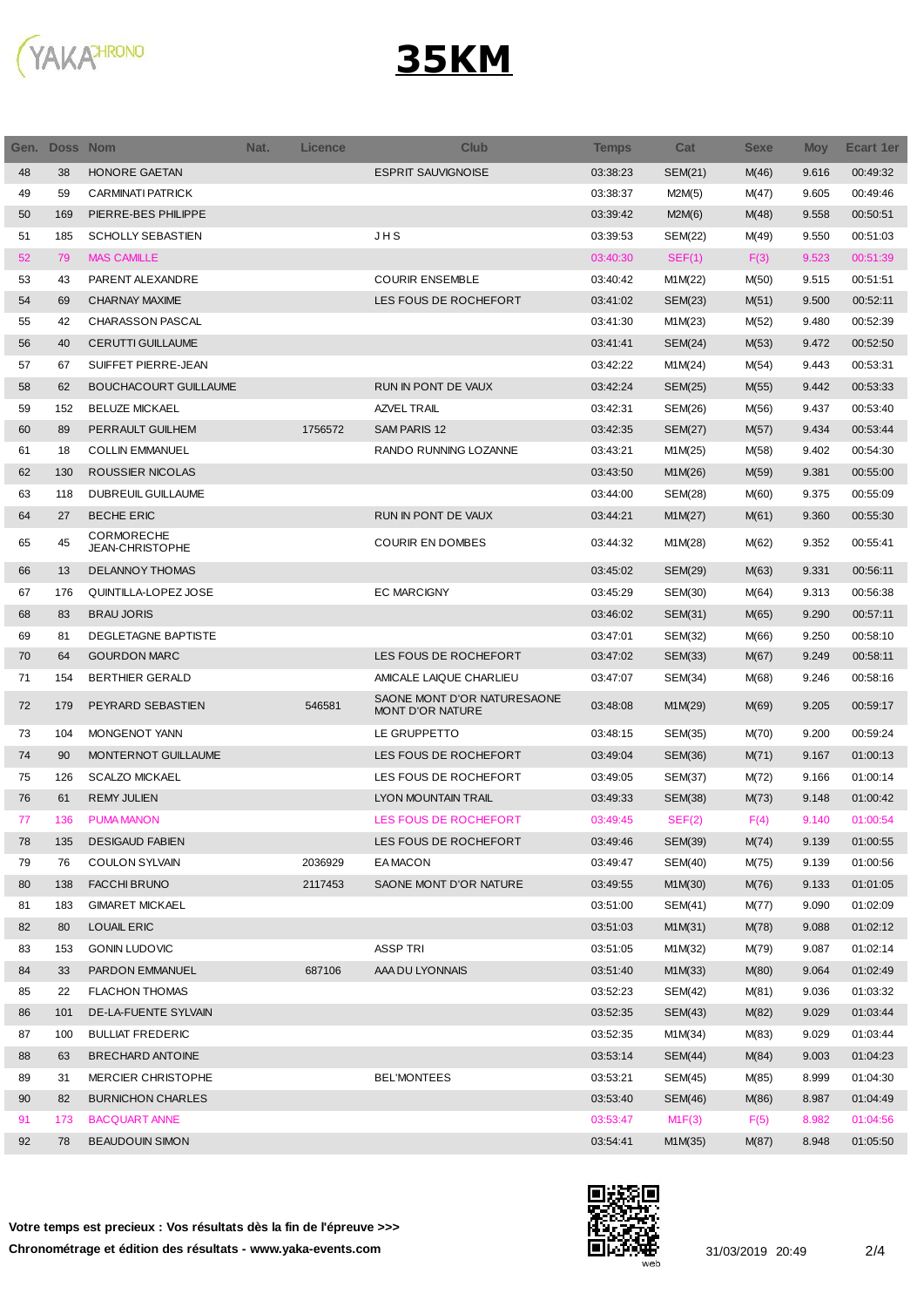



| Gen. | Doss Nom |                                         | Nat. | <b>Licence</b> | <b>Club</b>                                            | <b>Temps</b> | Cat            | <b>Sexe</b> | <b>Moy</b> | <b>Ecart 1er</b> |
|------|----------|-----------------------------------------|------|----------------|--------------------------------------------------------|--------------|----------------|-------------|------------|------------------|
| 93   | 161      | <b>BONNET EMILIE</b>                    |      |                |                                                        | 03:55:23     | SEF(3)         | F(6)        | 8.921      | 01:06:32         |
| 94   | 170      | <b>TISSEAU FREDERIC</b>                 |      |                |                                                        | 03:55:40     | M1M(36)        | M(88)       | 8.910      | 01:06:49         |
| 95   | 102      | <b>BARRET MARTIAL</b>                   |      |                | CAP QUINCIEUX                                          | 03:55:52     | M1M(37)        | M(89)       | 8.903      | 01:07:02         |
| 96   | 73       | <b>BENESSIS STEPHANE</b>                |      |                | <b>CLUB ALPIN FRANCAIS</b>                             | 03:55:59     | <b>SEM(47)</b> | M(90)       | 8.898      | 01:07:09         |
| 97   | 180      | <b>GREUZARD JEROME</b>                  |      |                |                                                        | 03:58:13     | M1M(38)        | M(91)       | 8.815      | 01:09:22         |
| 98   | 105      | <b>MEUNIER THOMAS</b>                   |      |                |                                                        | 03:58:22     | SEM(48)        | M(92)       | 8.809      | 01:09:31         |
| 99   | 50       | <b>ROY LYONNEL</b>                      |      |                |                                                        | 03:58:22     | M2M(7)         | M(93)       | 8.809      | 01:09:31         |
| 100  | 188      | <b>WINTENBERGER SYLVIE</b>              |      |                |                                                        | 03:58:35     | SEF(4)         | F(7)        | 8.801      | 01:09:44         |
| 101  | 174      | <b>HOUSTIN VINCENT</b>                  |      |                |                                                        | 03:59:26     | M2M(8)         | M(94)       | 8.770      | 01:10:35         |
| 102  | 125      | <b>BARBIER VIRGINIE</b>                 |      | 1204482        | SAONE MONT D'OR NATURESAONE<br><b>MONT D OR NATURE</b> | 03:59:50     | M1F(4)         | F(8)        | 8.756      | 01:11:00         |
| 103  | 189      | MAHAMADOU ALHASSANE                     |      |                | <b>DESESPERAID TEAM</b>                                | 03:59:51     | SEM(49)        | M(95)       | 8.755      | 01:11:01         |
| 104  | 165      | <b>DELCLAUX LIONEL</b>                  |      |                | <b>TRIATHLON MACON CLUB</b>                            | 04:00:06     | M2M(9)         | M(96)       | 8.746      | 01:11:15         |
| 105  | 182      | <b>DEGHAL DJAMEL</b>                    |      |                |                                                        | 04:00:44     | M1M(39)        | M(97)       | 8.723      | 01:11:53         |
| 106  | 30       | <b>GARMIER ANTOINE</b>                  |      |                | <b>BEL'MONTEES</b>                                     | 04:01:12     | <b>SEM(50)</b> | M(98)       | 8.706      | 01:12:21         |
| 107  | 114      | NOIROT LAURENT                          |      |                | CAP QUINCIEUX                                          | 04:04:08     | M1M(40)        | M(99)       | 8.601      | 01:15:17         |
| 108  | 159      | <b>ANDRE MICKAEL</b>                    |      |                | LA FOULEE MUROISE                                      | 04:04:20     | M1M(41)        | M(100)      | 8.594      | 01:15:29         |
| 109  | 123      | NICOD AURELIEN                          |      |                | BEAUJOL'AVENTURE TRAIL                                 | 04:05:21     | SEM(51)        | M(101)      | 8.559      | 01:16:30         |
| 110  | 172      | <b>MASSON DAVID</b>                     |      |                |                                                        | 04:05:29     | M1M(42)        | M(102)      | 8.554      | 01:16:38         |
| 111  | 197      | <b>JACQUET YANN</b>                     |      | 1984432        | SANS BORNES SAINT DIDIER SUR<br>CHALARONNE             | 04:06:05     | M1M(43)        | M(103)      | 8.533      | 01:17:14         |
| 112  | 34       | LASSARA JEAN-MARC                       |      | 632706         | SANS BORNES SAINT DIDIER SUR<br>CHALARONNE             | 04:06:06     | M2M(10)        | M(104)      | 8.533      | 01:17:15         |
| 113  | 127      | <b>CENCE CORRADO</b>                    |      |                | AJT SAONE VALLEE                                       | 04:06:43     | M2M(11)        | M(105)      | 8.511      | 01:17:52         |
| 114  | 17       | <b>EBERSWEILER</b><br><b>CHRISTOPHE</b> |      |                |                                                        | 04:07:26     | M2M(12)        | M(106)      | 8.487      | 01:18:35         |
| 115  | 115      | PEINNET LUDOVIC                         |      |                |                                                        | 04:07:54     | M1M(44)        | M(107)      | 8.471      | 01:19:04         |
| 116  | 129      | <b>MONNET NADEGE</b>                    |      |                | <b>LETRACEURS</b>                                      | 04:08:27     | M1F(5)         | F(9)        | 8.452      | 01:19:36         |
| 117  | 103      | DELANGLE SYLVAIN                        |      |                |                                                        | 04:08:55     | M1M(45)        | M(108)      | 8.436      | 01:20:05         |
| 118  | 111      | <b>VOITURET OLIVIER</b>                 |      |                |                                                        | 04:09:00     | <b>SEM(52)</b> | M(109)      | 8.433      | 01:20:09         |
| 119  | 72       | <b>TRILLIAT GHISLAINE</b>               |      |                | <b>COURIR EN DOMBES</b>                                | 04:10:42     | M1F(6)         | F(10)       | 8.376      | 01:21:51         |
| 120  | 19       | BERTHOMIER CHRISTOPHE                   |      |                |                                                        | 04:10:49     | M1M(46)        | M(110)      | 8.372      | 01:21:58         |
| 121  | 24       | <b>GEOFFRAY REMI</b>                    |      |                |                                                        | 04:10:50     | SEM(53)        | M(111)      | 8.372      | 01:22:00         |
| 122  | 124      | <b>BOURDON GILLES</b>                   |      |                | LES RAISINS DU TRAIL                                   | 04:12:21     | M2M(13)        | M(112)      | 8.321      | 01:23:30         |
| 123  | 160      | <b>GUERIPELARNAUD</b>                   |      |                | <b>COURIR ENSEMBLE</b>                                 | 04:12:23     | M1M(47)        | M(113)      | 8.320      | 01:23:32         |
| 124  | 151      | MONTESSUIS HERVE                        |      |                |                                                        | 04:12:40     | M2M(14)        | M(114)      | 8.311      | 01:23:49         |
| 125  | 150      | <b>CHARRIER GUILLAUME</b>               |      |                | <b>MONPLAISIR TRAIL</b>                                | 04:13:18     | M2M(15)        | M(115)      | 8.290      | 01:24:27         |
| 126  | 117      | <b>GARRIGUE THIERRY</b>                 |      |                | <b>TRBB</b>                                            | 04:14:47     | M1M(48)        | M(116)      | 8.242      | 01:25:56         |
| 127  | 68       | DUVERNAY CYRILLE                        |      |                |                                                        | 04:15:27     | M1M(49)        | M(117)      | 8.220      | 01:26:36         |
| 128  | 29       | <b>VENET GAEL</b>                       |      |                |                                                        | 04:16:52     | M1M(50)        | M(118)      | 8.175      | 01:28:02         |
| 129  | 48       | SADOURNY JEROME                         |      |                |                                                        | 04:16:58     | M2M(16)        | M(119)      | 8.172      | 01:28:08         |
| 130  | 85       | ROUSSELON KEVIN                         |      |                |                                                        | 04:17:15     | M1M(51)        | M(120)      | 8.163      | 01:28:24         |
| 131  | 107      | <b>BEROUD MATTHIEU</b>                  |      |                |                                                        | 04:17:17     | M1M(52)        | M(121)      | 8.162      | 01:28:26         |
| 132  | 200      | <b>BUONCRISTIANI ROGER</b>              |      |                | FORREST COMPAGNIE                                      | 04:19:25     | M1M(53)        | M(122)      | 8.095      | 01:30:34         |
| 133  | 109      | DREUX QUENTIN                           |      |                | LA FOULEE MUROISE                                      | 04:21:31     | SEM(54)        | M(123)      | 8.030      | 01:32:40         |
| 134  | 194      | <b>BENOIT LOUIS</b>                     |      |                |                                                        | 04:22:18     | SEM(55)        | M(124)      | 8.006      | 01:33:27         |
| 135  | 190      | <b>BOUNAAS FAOUZI</b>                   |      |                | TRBB                                                   | 04:22:38     | M2M(17)        | M(125)      | 7.995      | 01:33:47         |
| 136  | 51       | <b>CHAGNEUX YVES</b>                    |      |                | <b>TRBB</b>                                            | 04:23:15     | M2M(18)        | M(126)      | 7.977      | 01:34:24         |